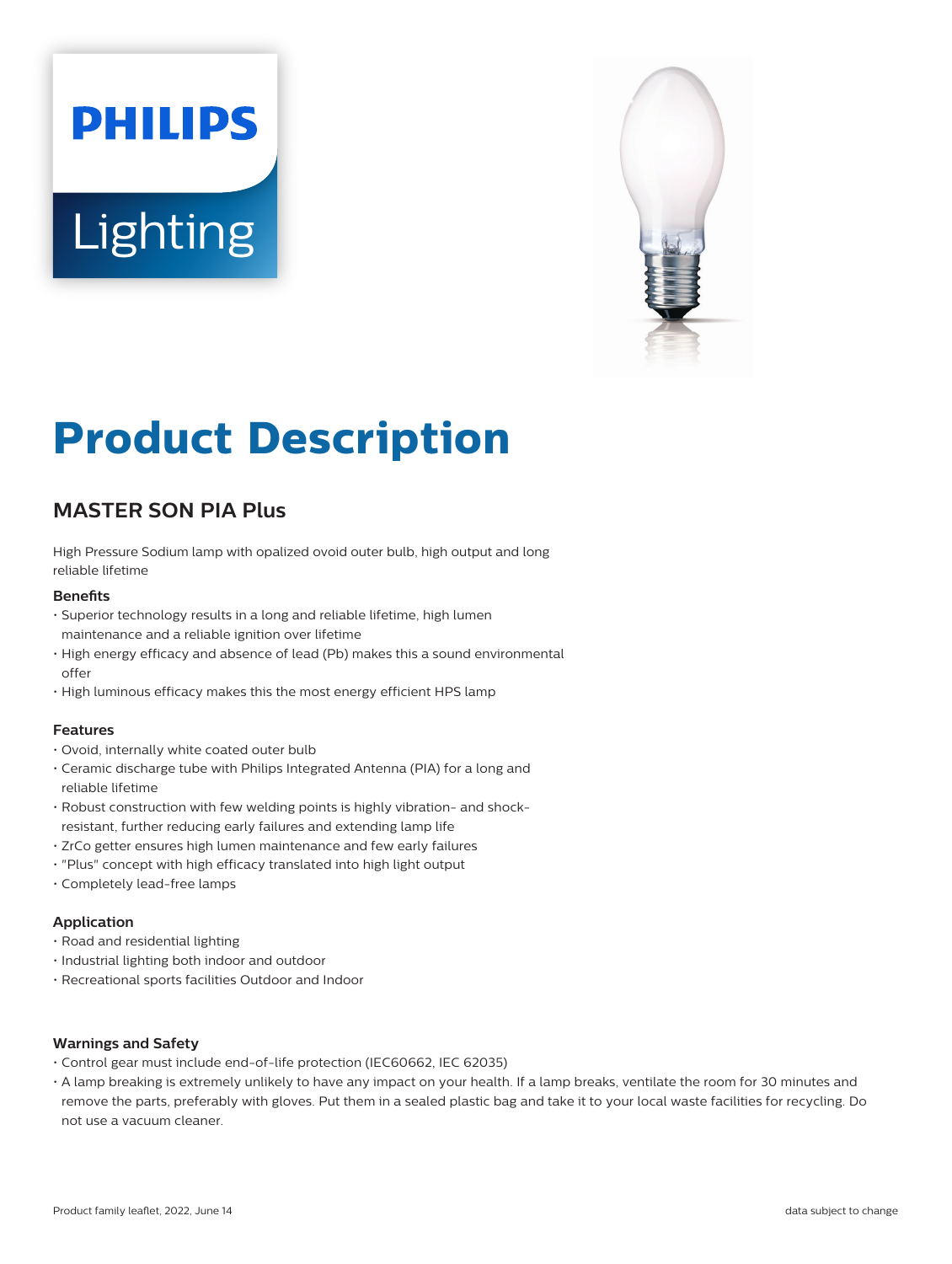#### **MASTER SON PIA Plus**

| <b>Controls and Dimming</b>          |                  |
|--------------------------------------|------------------|
| Dimmable                             | Yes              |
|                                      |                  |
| <b>General Information</b>           |                  |
| LSF 4000 h Rated                     | 99%              |
| LSF 6000 h Rated                     | 99%              |
| LSF 8000 h Rated                     | 99%              |
| <b>Operating Position</b>            | <b>UNIVERSAL</b> |
|                                      |                  |
| <b>Luminaire Design Requirements</b> |                  |
| <b>Bulb Temperature (Max)</b>        | 350 °C           |
|                                      |                  |
| <b>Light Technical</b>               |                  |
| Colour Code                          | 220              |
| <b>Colour Rendering Index (Max)</b>  | 25               |
| <b>Colour Rendering Index (Nom)</b>  |                  |
|                                      |                  |
| <b>Mechanical and Housing</b>        |                  |
| <b>Bulb Finish</b>                   | Coated glass     |

#### **Approval and Application**

|          |                               | <b>Energy Consumption</b> | Mercury (Hg)      | Mercury (Hg)       |
|----------|-------------------------------|---------------------------|-------------------|--------------------|
|          | Order Code Full Product Name  | kWh/1000 h                | Content (Max)     | Content (Nom)      |
| 18040100 | MASTER SON PIA Plus 70W E27   | 72 kWh                    | $12.2 \text{ mg}$ | $12.2 \text{ mg}$  |
| 18038800 | MASTER SON PIA Plus 50W E27   | 52 kWh                    | 9.8 <sub>mg</sub> | 9.8 <sub>mg</sub>  |
| 20426430 | MASTER SON PIA Plus 70W/220 I | 72 kWh                    | $16.3 \text{ mg}$ | $16.3 \text{ mg}$  |
|          | E271CT/24                     |                           |                   |                    |
| 18228915 | MASTER SON PIA Plus 150W/220  | 154 kWh                   | $15.1 \text{ mg}$ | 15 <sub>mg</sub>   |
|          | E40 1SL/12                    |                           |                   |                    |
| 18225815 | MASTER SON PIA Plus 100W/220  | 101 kWh                   | $16.3 \text{ mg}$ | 16.3 <sub>mg</sub> |
|          | E40 1SL/12                    |                           |                   |                    |
| 19344515 | MASTER SON PIA Plus 250W/220  | 250 kWh                   | $15.1 \text{ mg}$ | $15.1 \text{ mg}$  |
|          | E40 1SL/12                    |                           |                   |                    |
| 19345215 | MASTER SON PIA Plus 400W/220  | 408 kWh                   | $19.6$ mg         | 20 <sub>mg</sub>   |
|          | E40 1SL/12                    |                           |                   |                    |
|          |                               |                           |                   |                    |

#### **Operating and Electrical (1/2)**

|          |                              | Lamp             |         |         |         |
|----------|------------------------------|------------------|---------|---------|---------|
|          |                              | Current          | Voltage | Voltage | Voltage |
|          | Order Code Full Product Name | (EM) (Nom) (Max) |         | (Min)   | (Nom)   |
| 18040100 | MASTER SON PIA Plus 0.97 A   |                  | 105 V   | 75 V    | 90 V    |
|          | 70W F27                      |                  |         |         |         |
| 18038800 | MASTER SON PIA Plus 0.750 A  |                  | 100 V   | 70 V    | 85 V    |
|          | 50W F27                      |                  |         |         |         |
| 20426430 | MASTER SON PIA Plus 0.980 A  |                  | 105 V   | 77 V    | 92 V    |
|          | 70W/220 I E27 1CT/24         |                  |         |         |         |
| 18228915 | MASTER SON PIA Plus 0.178 A  |                  | 115 V   | 85 V    | 100 V   |
|          | 150W/220 E40 1SL/12          |                  |         |         |         |

|                              | Lamp    |                                                                                           |                |                |
|------------------------------|---------|-------------------------------------------------------------------------------------------|----------------|----------------|
|                              | Current | Voltage                                                                                   | <b>Voltage</b> | <b>Voltage</b> |
| Order Code Full Product Name |         |                                                                                           | (Min)          | (Nom)          |
|                              |         | 115 V                                                                                     | 85 V           | 100 V          |
| 100W/220 E40 1SL/12          |         |                                                                                           |                |                |
|                              |         | 115 V                                                                                     | 85 V           | 96 V           |
| 250W/220 E40 1SL/12          |         |                                                                                           |                |                |
|                              |         | 120 V                                                                                     | 90 V           | 105V           |
| 400W/220 E40 1SL/12          |         |                                                                                           |                |                |
|                              |         | MASTER SON PIA Plus 0 119 A<br>MASTER SON PIA Plus 0.300 A<br>MASTER SON PIA Plus 0.441 A | (EM)(Nom)(Max) |                |

#### **Operating and Electrical (2/2)**

|          |                                   |                         | <b>Re-Ignition Time</b> |
|----------|-----------------------------------|-------------------------|-------------------------|
|          | Order Code Full Product Name      | Power (Nom) (Min) (Max) |                         |
| 18040100 | MASTER SON PIA Plus 70W E27       | 72.0 W                  | 180s                    |
| 18038800 | MASTER SON PIA Plus 50W E27       | 52.0 W                  | 180s                    |
| 20426430 | MASTER SON PIA Plus 70W/220 I E27 | 71.5 W                  | 600 s                   |
|          | 1CT/24                            |                         |                         |
| 18228915 | MASTER SON PIA Plus 150W/220 E40  | 154.0 W                 | 180s                    |
|          | 1SL/12                            |                         |                         |

|          |                                  |                         | <b>Re-Ignition Time</b> |
|----------|----------------------------------|-------------------------|-------------------------|
|          | Order Code Full Product Name     | Power (Nom) (Min) (Max) |                         |
| 18225815 | MASTER SON PIA Plus 100W/220 E40 | 101.0 W                 | 120s                    |
|          | 1SL/12                           |                         |                         |
| 19344515 | MASTER SON PIA Plus 250W/220 E40 | 250.0 W                 | 120s                    |
|          | 1SL/12                           |                         |                         |
| 19345215 | MASTER SON PIA Plus 400W/220 E40 | 408.0 W                 | 120s                    |
|          | 1SL/12                           |                         |                         |

#### **General Information (1/2)**

|          |                              |             |                 | Life To 10% Life To 20% Life To 50% |                 |
|----------|------------------------------|-------------|-----------------|-------------------------------------|-----------------|
|          |                              | $Cap-$      | <b>Failures</b> | <b>Failures</b>                     | <b>Failures</b> |
|          | Order Code Full Product Name | <b>Base</b> | (Nom)           | (Nom)                               | (Nom)           |
| 18040100 | MASTER SON PIA Plus E27      |             | 20000 h         | 23500 h                             | 30000 h         |
|          | 70W E27                      |             |                 |                                     |                 |

|          |                                     |             |                 | Life To 10% Life To 20% Life To 50% |                 |
|----------|-------------------------------------|-------------|-----------------|-------------------------------------|-----------------|
|          |                                     | $Can-$      | <b>Failures</b> | <b>Failures</b>                     | <b>Failures</b> |
|          | <b>Order Code Full Product Name</b> | <b>Base</b> | (Nom)           | (Nom)                               | (Nom)           |
| 18038800 | MASTER SON PIA Plus E27             |             | 17000h          | 22000 h                             | 30000 h         |
|          | 50W F27                             |             |                 |                                     |                 |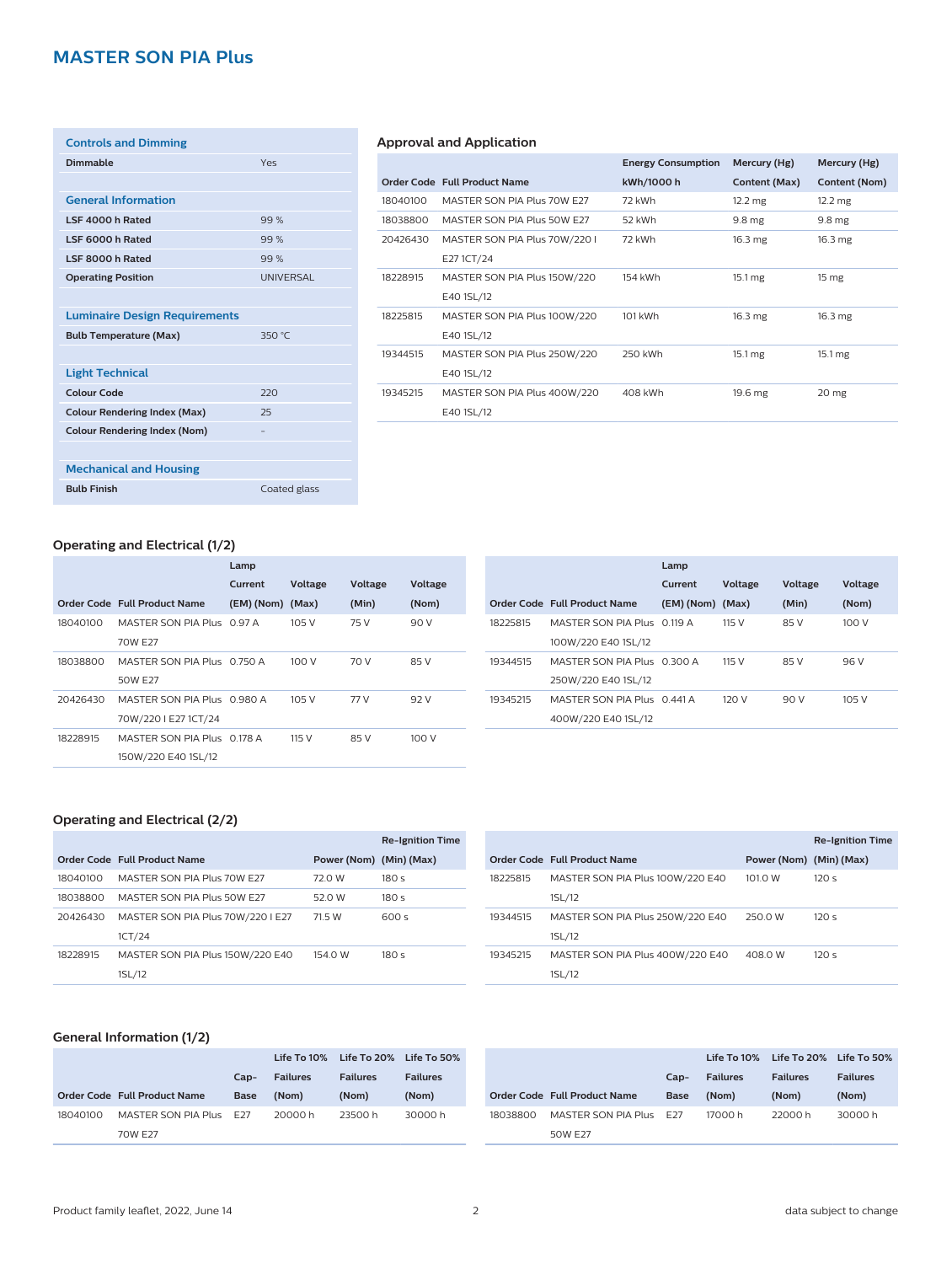#### **MASTER SON PIA Plus**

|          |                              |                 | Life To 10%     | Life To 20%     | Life To 50%     |          |                              |        | Life To 10%     | Life To 20%     | Life To 50%     |
|----------|------------------------------|-----------------|-----------------|-----------------|-----------------|----------|------------------------------|--------|-----------------|-----------------|-----------------|
|          |                              | $Cap-$          | <b>Failures</b> | <b>Failures</b> | <b>Failures</b> |          |                              | $Cap-$ | <b>Failures</b> | <b>Failures</b> | <b>Failures</b> |
|          | Order Code Full Product Name | Base            | (Nom)           | (Nom)           | (Nom)           |          | Order Code Full Product Name | Base   | (Nom)           | (Nom)           | (Nom)           |
| 20426430 | MASTER SON PIA Plus          | F <sub>27</sub> | 17000 h         | 22000 h         | 30000 h         | 19344515 | MASTER SON PIA Plus          | F40    | 24000 h         | 28000 h         | 36000 h         |
|          | 70W/220   E27 1CT/24         |                 |                 |                 |                 |          | 250W/220 E40 1SL/12          |        |                 |                 |                 |
| 18228915 | MASTER SON PIA Plus          | E40             | 24000 h         | 28000 h         | 36000 h         | 19345215 | MASTER SON PIA Plus          | F40    | 24000 h         | 28000 h         | 36000 h         |
|          | 150W/220 E40 1SL/12          |                 |                 |                 |                 |          | 400W/220 E40 1SL/12          |        |                 |                 |                 |
| 18225815 | MASTER SON PIA Plus          | E40             | 21000 h         | 25000 h         | 29000 h         |          |                              |        |                 |                 |                 |
|          | 100W/220 E40 1SL/12          |                 |                 |                 |                 |          |                              |        |                 |                 |                 |
|          |                              |                 |                 |                 |                 |          |                              |        |                 |                 |                 |

#### **General Information (2/2)**

|          |                                                  | Life To 5% Failures | LSF 12000 h | LSF 16000 h | LSF 2000 h | LSF 20000 h |                           |
|----------|--------------------------------------------------|---------------------|-------------|-------------|------------|-------------|---------------------------|
|          | Order Code Full Product Name                     | (Nom)               | Rated       | Rated       | Rated      | Rated       | <b>System Description</b> |
| 18040100 | MASTER SON PIA Plus 70W E27                      | 17000 h             | 99%         | 96%         | 99%        | 90%         | External Ignitor (E)      |
| 18038800 | MASTER SON PIA Plus 50W E27                      | 14000 h             | 96%         | 92%         | 99%        | 83%         | External Ignitor (E)      |
| 20426430 | MASTER SON PIA Plus 70W/220   E27 1CT/24 14000 h |                     | 96%         | 92%         | 99%        | 83%         | Internal Ignitor (I)      |
| 18228915 | MASTER SON PIA Plus 150W/220 E40 1SL/12 20500 h  |                     | 99%         | 98%         | 100 %      | 95 %        | External Ignitor (E)      |
| 18225815 | MASTER SON PIA Plus 100W/220 E40 1SL/12 17000 h  |                     | 99%         | 97%         | 100%       | 91%         | External Ignitor (E)      |
| 19344515 | MASTER SON PIA Plus 250W/220 E40 1SL/12 20500 h  |                     | 99%         | 98%         | 100%       | 95 %        | External lgnitor (E)      |
| 19345215 | MASTER SON PIA Plus 400W/220 E40 1SL/12 20500 h  |                     | 99%         | 98%         | 100%       | 95 %        | External Ignitor (E)      |

#### **Light Technical (1/3)**

|          |                     |                     |                     | Correlated  |             |          |                     |                     |                     | Correlated  |             |
|----------|---------------------|---------------------|---------------------|-------------|-------------|----------|---------------------|---------------------|---------------------|-------------|-------------|
|          |                     | Chromaticity        | Chromaticity        | Colour      | <b>LLMF</b> |          |                     | Chromaticity        | Chromaticity        | Colour      | <b>LLMF</b> |
| Order    | <b>Full Product</b> | <b>Coordinate X</b> | <b>Coordinate Y</b> | Temperature | 12000h      | Order    | <b>Full Product</b> | <b>Coordinate X</b> | <b>Coordinate Y</b> | Temperature | 12000h      |
| Code     | Name                | (Nom)               | (Nom)               | (Nom)       | Rated       | Code     | Name                | (Nom)               | (Nom)               | (Nom)       | Rated       |
| 18040100 | <b>MASTER SON</b>   | 0.54                | 0.42                | 1900 K      | 83%         |          | 150W/220 E40        |                     |                     |             |             |
|          | PIA Plus 70W        |                     |                     |             |             |          | 1SL/12              |                     |                     |             |             |
|          | E27                 |                     |                     |             |             | 18225815 | <b>MASTER SON</b>   | 0.535               | 0.42                | 2000 K      | 92%         |
| 18038800 | <b>MASTER SON</b>   | 0.540               | 0.420               | 1900 K      | 87%         |          | PIA Plus            |                     |                     |             |             |
|          | PIA Plus 50W        |                     |                     |             |             |          | 100W/220 E40        |                     |                     |             |             |
|          | E27                 |                     |                     |             |             |          | 1SL/12              |                     |                     |             |             |
| 20426430 | <b>MASTER SON</b>   | 0.54                | 0.42                | 1900 K      | 87%         | 19344515 | <b>MASTER SON</b>   | 0.535               | 0.42                | 2000 K      | 96%         |
|          | PIA Plus            |                     |                     |             |             |          | PIA Plus            |                     |                     |             |             |
|          | 70W/2201E27         |                     |                     |             |             |          | 250W/220 E40        |                     |                     |             |             |
|          | 1CT/24              |                     |                     |             |             |          | 1SL/12              |                     |                     |             |             |
| 18228915 | <b>MASTER SON</b>   | 0.535               | 0.42                | 2000 K      | 96%         | 19345215 | <b>MASTER SON</b>   | 0.535               | 0.42                | 2000 K      | 92%         |
|          | PIA Plus            |                     |                     |             |             |          | PIA Plus            |                     |                     |             |             |
|          |                     |                     |                     |             |             |          | 400W/220 E40        |                     |                     |             |             |
|          |                     |                     |                     |             |             |          | 1SL/12              |                     |                     |             |             |

#### **Light Technical (2/3)**

|          |                              |         |         |         |         |         |         |                                                                                 |                      | Luminous            |
|----------|------------------------------|---------|---------|---------|---------|---------|---------|---------------------------------------------------------------------------------|----------------------|---------------------|
|          |                              |         |         |         |         |         |         | LLMF 16000 LLMF 2000 LLMF 20000 LLMF 4000 LLMF 6000 LLMF 8000 Luminous Efficacy | <b>Luminous Flux</b> | <b>Flux (Rated)</b> |
|          | Order Code Full Product Name | h Rated | h Rated | h Rated | h Rated | h Rated | h Rated | (rated) (Nom)                                                                   | (Nom)                | (Min)               |
| 18040100 | MASTER SON PIA Plus 70W      | 82%     | 90%     | 81%     | 87%     | 86%     | 85%     | 83.33 lm/W                                                                      | 6000 lm              | ۰                   |
|          | E27                          |         |         |         |         |         |         |                                                                                 |                      |                     |
| 18038800 | MASTER SON PIA Plus 50W      | 86%     | 92%     | 86%     | 90%     | 89%     | 88%     | 71 lm/W                                                                         | 3700 lm              | 3330 lm             |
|          | E27                          |         |         |         |         |         |         |                                                                                 |                      |                     |